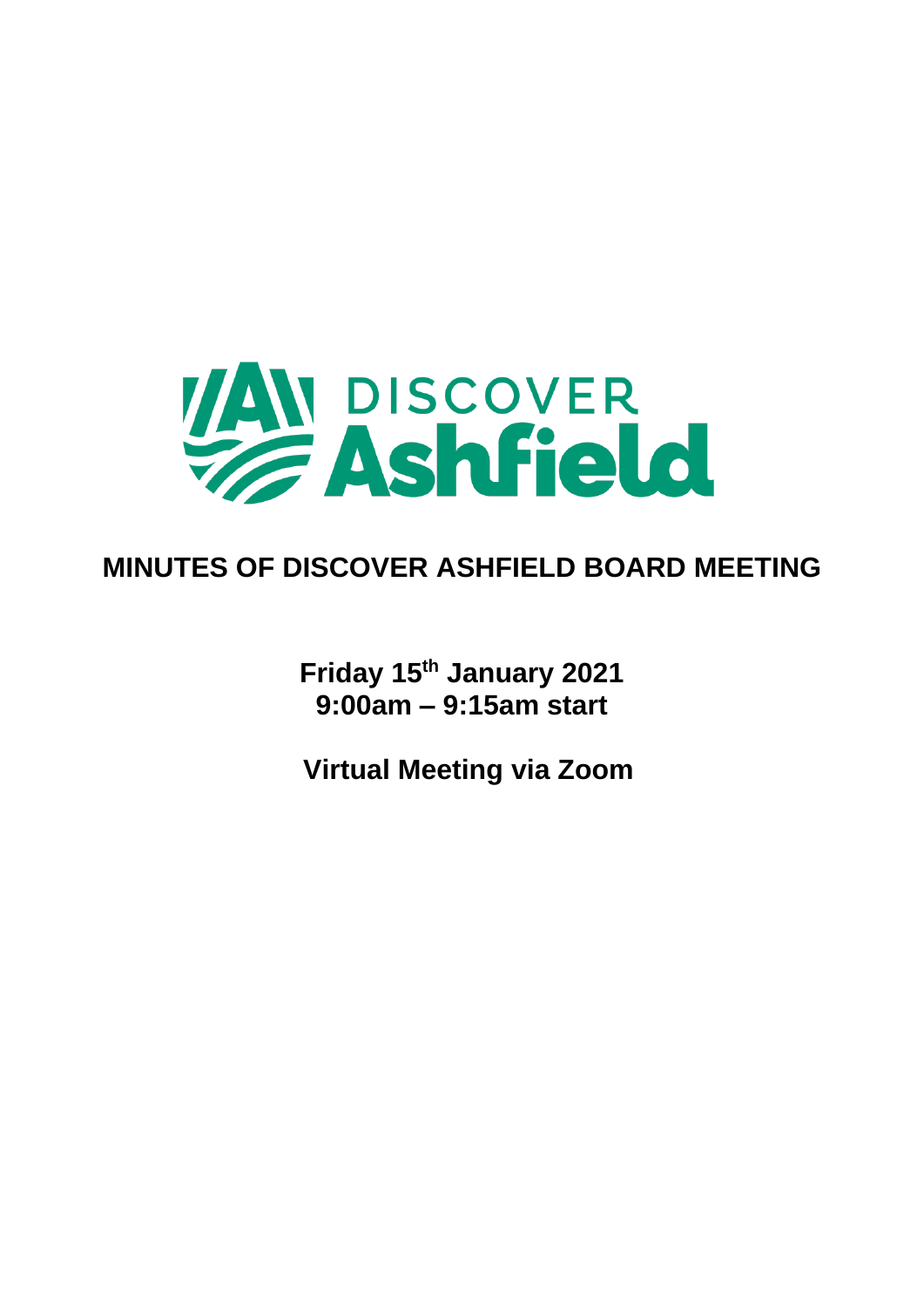## **Attendees**

| <b>Name</b>                 | Position on Board                                         | Position/Organisation                                                                     | <b>Apologies</b> |
|-----------------------------|-----------------------------------------------------------|-------------------------------------------------------------------------------------------|------------------|
| <b>Martin Rigley MBE</b>    | <b>Chair</b> / Theme Lead -<br><b>Succeed in Ashfield</b> | Managing Director, Lindhurst Engineering                                                  |                  |
| <b>Louise Knott</b>         | <b>Vice Chair</b>                                         | Vice Principal, West Nottinghamshire<br>College                                           |                  |
| <b>Darron Ellis</b>         | Theme Lead - More<br>to Discover                          | <b>Historian</b>                                                                          | $\checkmark$     |
| <b>Liz Barrett</b>          | Theme Lead - Love<br><b>Where You Live</b>                | <b>Academy Transformation Trust Further</b><br>Education                                  |                  |
| <b>Pete Edwards</b>         | Theme Lead - Be<br>Happy, Be Healthy                      | Chair, Ashfield Health and Wellbeing<br>Partnership                                       |                  |
| <b>Callum Parr</b>          | <b>Board Member</b>                                       | Youth Council Leader, Ashfield District<br><b>Youth Council</b>                           |                  |
| Carol Cooper-Smith          | <b>Board Member</b>                                       | Chief Executive, Ashfield District Council                                                |                  |
| Chloe O'Donnell             | <b>Board Member</b>                                       | Shopping Centre Manager, Idlewells<br><b>Shopping Centre</b>                              | $\checkmark$     |
| Cllr Christian Chapman      | <b>Board Member</b>                                       | Scrutiny Rep, Ashfield District Council                                                   | $\checkmark$     |
|                             | <b>Observer / Substitute</b>                              | Office Manager, Ashfield & Eastwood MP's                                                  |                  |
| <b>Christopher Baron</b>    | for Lee Anderson, MP                                      | Office                                                                                    |                  |
| <b>Cllr Helen-Ann Smith</b> | <b>Board Member</b>                                       | Deputy Council Leader, Ashfield District<br>Council                                       | $\checkmark$     |
| Cllr Jason Zadrozny         | <b>Board Member</b>                                       | Annesley and Felley Parish Council                                                        | $\checkmark$     |
| <b>Cllr Matthew Relf</b>    | <b>Board Member</b>                                       | Portfolio Holder, Planning & Regen, Ashfield<br><b>District Council</b>                   |                  |
| David Ainsworth             | <b>Board Member</b>                                       | Director of Clinical Commissioning Group,<br><b>NHS</b>                                   | ✓                |
| David Jackson               | <b>Board Member</b>                                       | Centre Manager, East Midlands Designer<br>Outlet                                          | ✓                |
| <b>Edward Johnstone</b>     | <b>Board Member</b>                                       | Assistant Principal (Development), Portland<br>College                                    |                  |
| Fiona Anderson              | <b>Board Member</b>                                       | Head of Civic Engagement, Nottingham<br><b>Trent University</b>                           |                  |
| Gary Jordan                 | <b>Board Member</b>                                       | Chair, Mansfield and Ashfield 2020                                                        |                  |
| Julia Terry                 | <b>Board Member</b>                                       | Development Worker, Transforming Notts<br>Together                                        |                  |
| Kathryn Stacey              | <b>Board Member</b>                                       | Chief Executive, Citizens Advice Ashfield                                                 |                  |
| Lee Anderson, MP            | <b>Board Member</b>                                       | MP for Ashfield and Eastwood                                                              |                  |
| Lorna Masey                 | Substitute for Vicki<br>Dyer                              | District Operational Leader, Ashfield Job<br>Centre                                       |                  |
| Mark Spencer, MP            | <b>Board Member</b>                                       | MP for Sherwood                                                                           | ✓                |
| <b>Mark Yates</b>           | <b>Substitute for David</b><br>Ainsworth                  | Primary Care Development and<br>Performance Manager, Clinical<br>Commissioning Group, NHS |                  |
| Melanie Phythian            | Observer                                                  | Towns Fund Policy Advisor, Cities & Local<br><b>Growth Unit</b>                           |                  |
| <b>Rachel Quinn</b>         | <b>Board Member</b>                                       | Head of People & Skills, D2N2 LEP                                                         | ✓                |
| <b>Robert Orgill</b>        | <b>Board Member</b>                                       | Property Manager EMEA, Rolls Royce                                                        | $\checkmark$     |
| <b>Simon Martin</b>         | <b>Board Member</b>                                       | Vice Principal, Academy Transformation<br><b>Trust Further Education</b>                  |                  |
| Teresa Jackson              | <b>Board Member</b>                                       | Chief Officer, Ashfield Voluntary Action                                                  |                  |
| Theresa Hodgkinson          | <b>Board Member</b>                                       | Director of Place and Communities, Ashfield<br><b>District Council</b>                    |                  |
| Viki Dyer                   | <b>Board Member</b>                                       | District Operations Lead, Department of<br><b>Work and Pensions</b>                       | ✓                |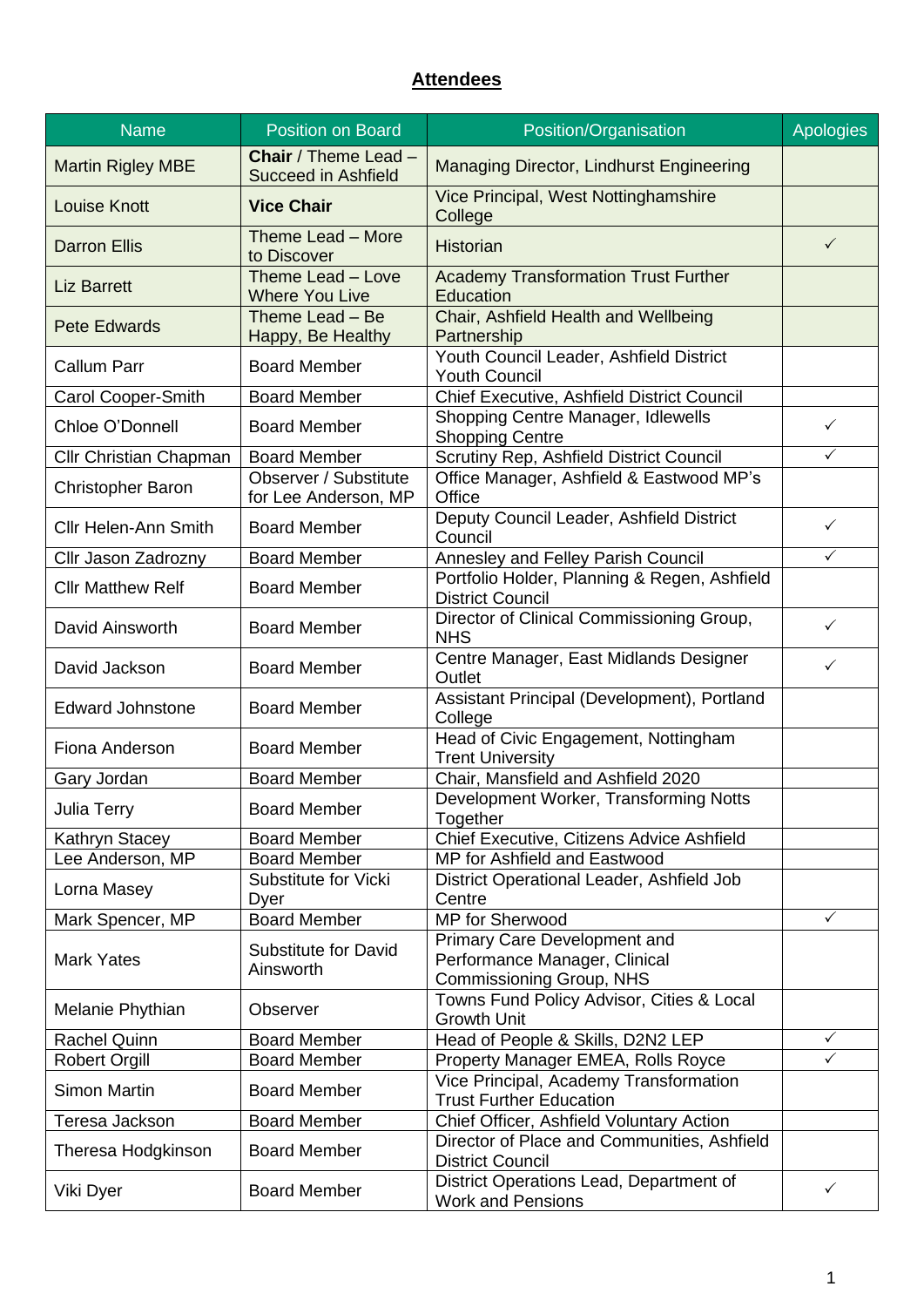| Andrea Stone                                         | Health and Wellbeing Manager, Ashfield<br><b>Supporting Officer</b><br><b>District Council</b> |                                                                               |  |
|------------------------------------------------------|------------------------------------------------------------------------------------------------|-------------------------------------------------------------------------------|--|
| <b>Katherine Green</b>                               | <b>Supporting Officer</b>                                                                      | Senior Communications Officer, Ashfield<br><b>District Council</b>            |  |
| Lana Mills                                           | Supporting Officer /<br><b>Minute Taker</b>                                                    | Discover Ashfield Project Officer, Ashfield<br><b>District Council</b>        |  |
| <b>Matthew Neal</b><br><b>Supporting Officer</b>     |                                                                                                | Service Director of Investment and Growth,<br>Nottinghamshire County Council  |  |
| Nicola McCoy-Brown                                   | <b>Supporting Officer</b>                                                                      | Group Manager for Growth & Development,<br>Nottinghamshire County Council     |  |
| <b>Sarah Daniel</b>                                  | Secretary / Supporting<br>Officer                                                              | Interim Service Manager for Place and<br>Wellbeing, Ashfield District Council |  |
| <b>Tracy Bird</b>                                    | <b>Supporting Officer</b>                                                                      | Health and Wellbeing Officer, Ashfield<br><b>District Council</b>             |  |
| <b>Trevor Middleton</b><br><b>Supporting Officer</b> |                                                                                                | Town Centres and Markets Manager,<br><b>Ashfield District Council</b>         |  |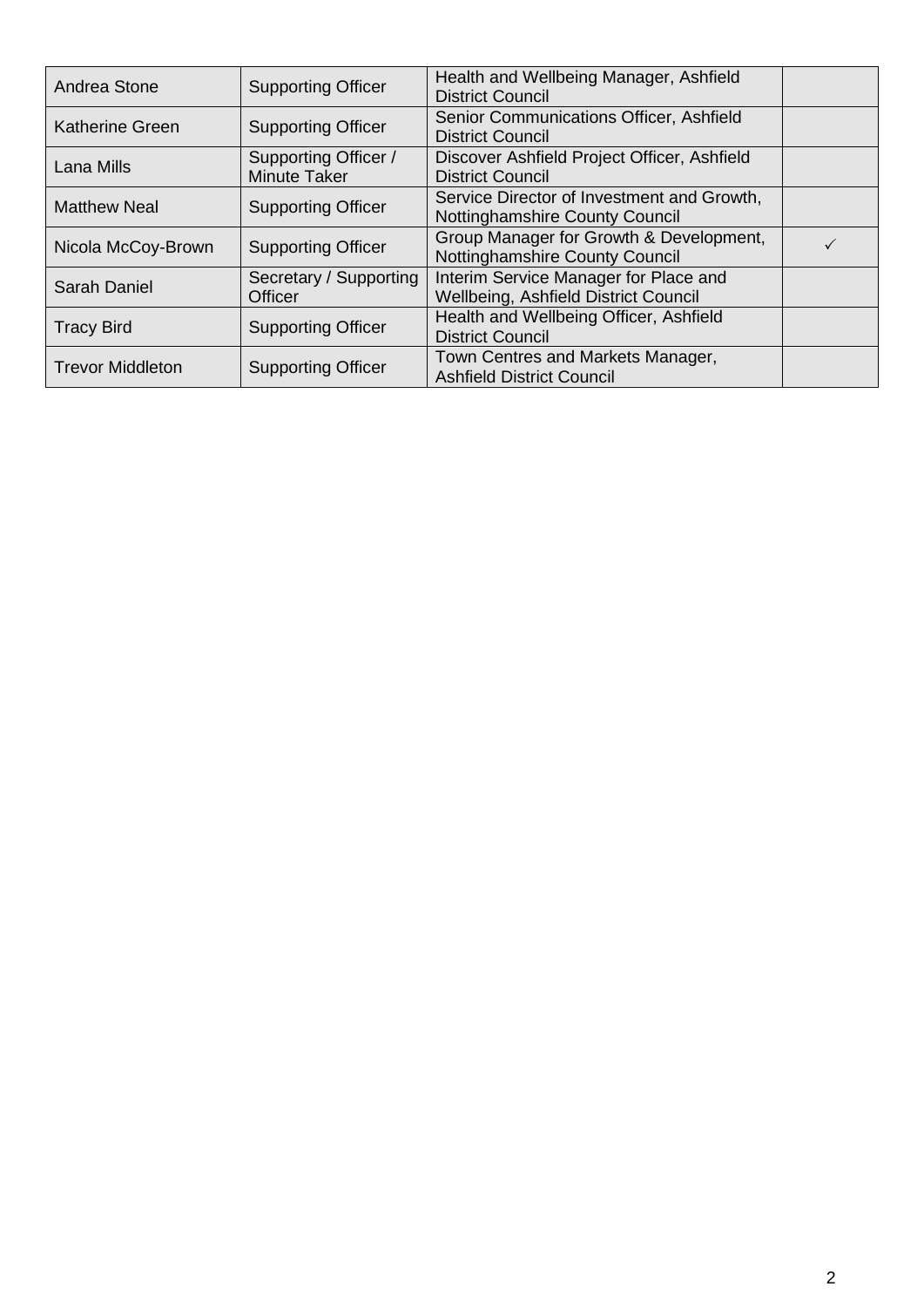## **Minutes**

| Agenda<br><b>Item</b> | <b>Action</b>                                                                                                                                                                                                                                                                      | Lead             |
|-----------------------|------------------------------------------------------------------------------------------------------------------------------------------------------------------------------------------------------------------------------------------------------------------------------------|------------------|
| 1.                    | <b>Welcome/Introductions/Apologies</b>                                                                                                                                                                                                                                             |                  |
|                       | The Chair, Martin Rigley welcomed everyone to the virtual meeting and in<br>particular new board member Julia Terry of Transforming Notts Together<br>and new attendee Lorna Masey of Ashfield Job Centre.                                                                         |                  |
|                       | Apologies were received and it was noted that:<br>Lorna Masey will be representing Viki Dyer<br>Mark Yates, will be representing David Ainsworth                                                                                                                                   |                  |
|                       | Board members were made aware that the meeting would be recorded.                                                                                                                                                                                                                  |                  |
|                       |                                                                                                                                                                                                                                                                                    |                  |
| 2.1                   | Board Minutes of Previous Meeting - Friday 11th December 2020<br>Board minutes from Friday 11 <sup>th</sup> December 2020 were agreed as a true and<br>accurate record with one amendment to be made to a misprint in Agenda<br>Item 4.1 -<br>'Stem cells' to be changed to 'STEM' |                  |
|                       |                                                                                                                                                                                                                                                                                    |                  |
| 2.2<br>2.2.1          | <b>Matters Arising</b><br><b>Sherwood Observatory Development - Bridging Finance</b>                                                                                                                                                                                               | <b>CIIr Relf</b> |
|                       | (Meeting 22/04/2020, Minute Item - 8.1)                                                                                                                                                                                                                                            |                  |
|                       | Nothing new to add at this stage.                                                                                                                                                                                                                                                  |                  |
| 2.2.2                 | Be Healthy, Be Happy - Wellbeing at Work presentation<br>(Meeting 22/04/2020, Minute Item - 8.5.4)                                                                                                                                                                                 | <b>LiK/AMS</b>   |
|                       | Update: The presentation has been postponed by Nottinghamshire County<br>Council - agenda item to be taken temporarily off the agenda until further<br>notice.                                                                                                                     |                  |
|                       |                                                                                                                                                                                                                                                                                    |                  |
| 2.2.3                 | Love Where You Live (LWYL)<br>(Meeting 24/06/2020, Minute Item - 5.1.2)                                                                                                                                                                                                            | <b>LB</b>        |
|                       | Update: Liz Barrett confirmed that Callum Parr has now joined the LWYL<br>group and a project group has now been set up with a starting meeting<br>arranged. Liz asked any Board Members who would like to be involved in<br>the project group to contact her.                     |                  |
|                       |                                                                                                                                                                                                                                                                                    |                  |
| 2.2.4                 | <b>Culture Compact</b>                                                                                                                                                                                                                                                             |                  |
|                       | Fiona Anderson, Teresa Jackson, Liz Barrett and Sarah Daniel involved in<br>developing the Cultural Compact for Ashfield.                                                                                                                                                          |                  |
|                       | <b>Job Match Scheme</b>                                                                                                                                                                                                                                                            | CC-S             |
| 2.2.5                 | (Meeting $11/12/2020$ , Minute $-4.1$ )                                                                                                                                                                                                                                            |                  |
|                       | Update: Carol Cooper-Smith to liaise with Lorna Masey regarding this<br>scheme and other programmes.                                                                                                                                                                               |                  |
| 3 <sup>1</sup>        | <b>Declarations of Interest</b>                                                                                                                                                                                                                                                    |                  |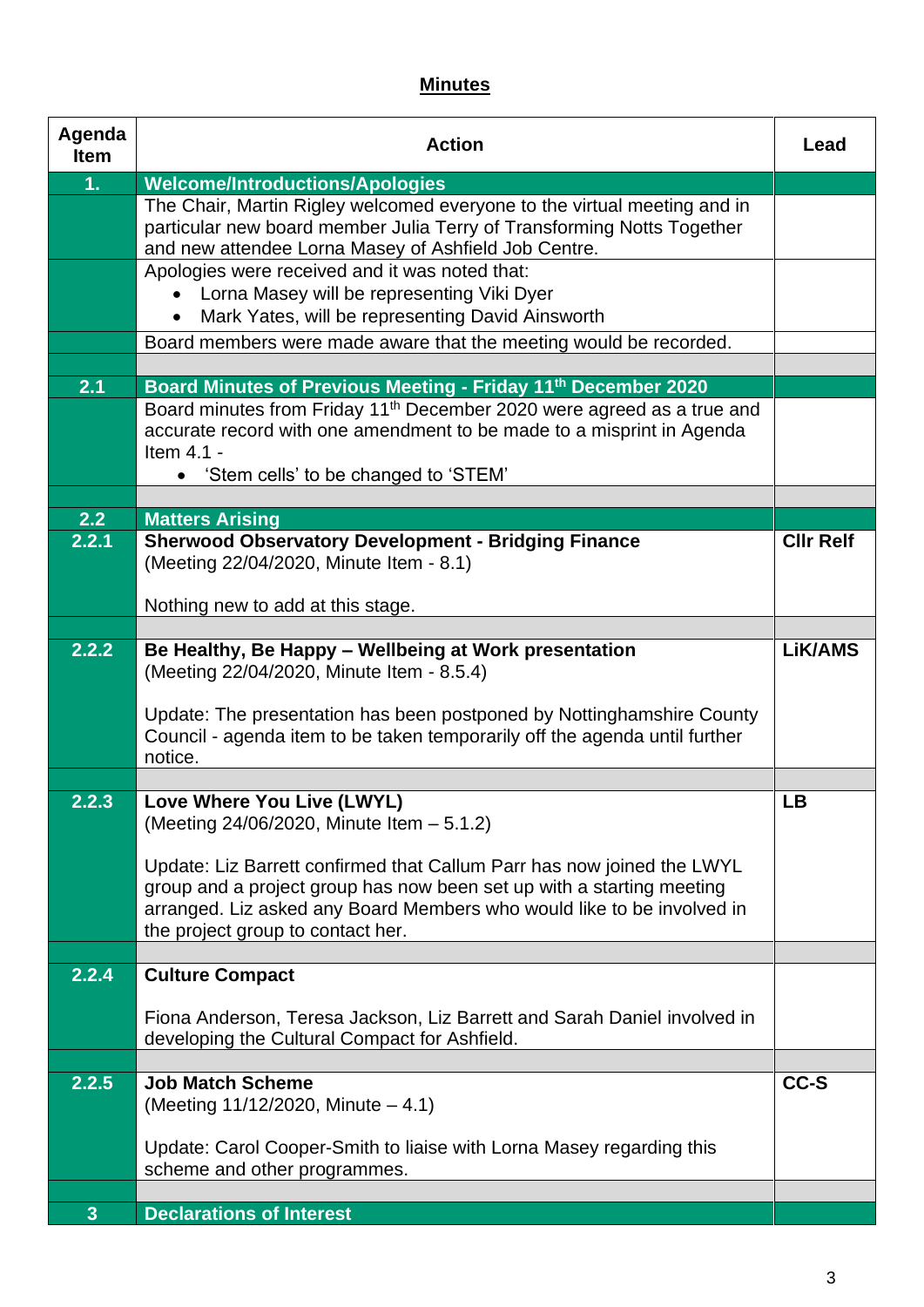|     | The following declarations were noted:                                                                                                  |  |
|-----|-----------------------------------------------------------------------------------------------------------------------------------------|--|
|     | The Chair - Martin Rigley                                                                                                               |  |
|     | Sherwood Observatory (Chair of the Board)                                                                                               |  |
|     | Sutton Academy (Board Member)                                                                                                           |  |
|     | The Vice Chair - Louise Knott, Vice Principal, Vision West<br>$\bullet$                                                                 |  |
|     | Nottinghamshire College                                                                                                                 |  |
|     | Colleges/further education projects                                                                                                     |  |
|     | <b>Construction Centre project</b>                                                                                                      |  |
|     | Learning in Skills Project                                                                                                              |  |
|     | Fiona Anderson, Nottingham Trent University<br>$\bullet$                                                                                |  |
|     | the Towns Fund; in particular in the ADMC project, Learning in                                                                          |  |
|     | Skills Project.                                                                                                                         |  |
|     | Liz Barrett, Principal at ATTFE<br>$\bullet$                                                                                            |  |
|     | College/further education projects                                                                                                      |  |
|     | <b>Construction Centre project</b>                                                                                                      |  |
|     | <b>Sutton Centre Theatre Project</b>                                                                                                    |  |
|     | <b>Sherwood Observatory (Board Member)</b>                                                                                              |  |
|     | Callum Parr, Student Cllr at Sutton Community Academy<br>$\bullet$                                                                      |  |
|     | <b>Sutton Centre Theatre Project</b>                                                                                                    |  |
|     | Simon Martin, Vice Principal at ATTFE<br>$\bullet$                                                                                      |  |
|     | College/further education projects                                                                                                      |  |
|     | Construction centre projects                                                                                                            |  |
|     | <b>Sutton Centre Theatre Project</b>                                                                                                    |  |
|     |                                                                                                                                         |  |
| 4   | <b>Towns Fund Update and Project Costings - Sarah Daniel &amp; Cllr</b>                                                                 |  |
|     | <b>Matthew Relf</b>                                                                                                                     |  |
| 4.1 | <b>Update on Future High Streets Fund</b>                                                                                               |  |
|     |                                                                                                                                         |  |
|     | Cllr Relf reiterated the announcement on 26 <sup>th</sup> December 2020 that the                                                        |  |
|     | Government will be allocating Ashfield just under £6.3 million of the original                                                          |  |
|     |                                                                                                                                         |  |
|     | Future High Streets bid which was just over £9 million.<br>Ashfield District Council is the applicant for this grant rather than the DA |  |
|     | <b>Board</b>                                                                                                                            |  |
|     | Cllr Relf noted that as the full bid has not been allocated it has been                                                                 |  |
|     | approved by the Council Cabinet to remove the Market Place new build                                                                    |  |
|     | from the original plans and the following projects will still be delivered:                                                             |  |
|     | Sutton Community Academy Theatre and Cinema                                                                                             |  |
|     | <b>Sutton Maker Space</b><br>٠                                                                                                          |  |
|     | Low Street vacant units<br>$\bullet$                                                                                                    |  |
|     |                                                                                                                                         |  |
|     | Fox Street car park and pop-up food court<br>The Chair, Martin Rigley asked the Board for questions or comments on                      |  |
|     | this:                                                                                                                                   |  |
|     | Lee Anderson, MP stated that because he was not sent the final<br>$\bullet$                                                             |  |
|     | draft of the Future High Streets bid earlier, he felt that he had                                                                       |  |
|     | missed an opportunity to speak with the Minster regarding the bid                                                                       |  |
|     | and gain their advice.                                                                                                                  |  |
|     | Cllr Relf stated that the Future Highs Streets Fund plans had been<br>$\bullet$                                                         |  |
|     | presented at the Discover Ashfield Board Meetings and that other                                                                        |  |
|     | meetings were offered outside of Discover Ashfield.                                                                                     |  |
|     | Lee Anderson, MP asked to be included in any funding drafts at an<br>$\bullet$                                                          |  |
|     | earlier stage.                                                                                                                          |  |
|     | The Chair, Martin Rigley said that although it is disappointing the full<br>$\bullet$                                                   |  |
|     | amount was not secured, the money that was achieved should be                                                                           |  |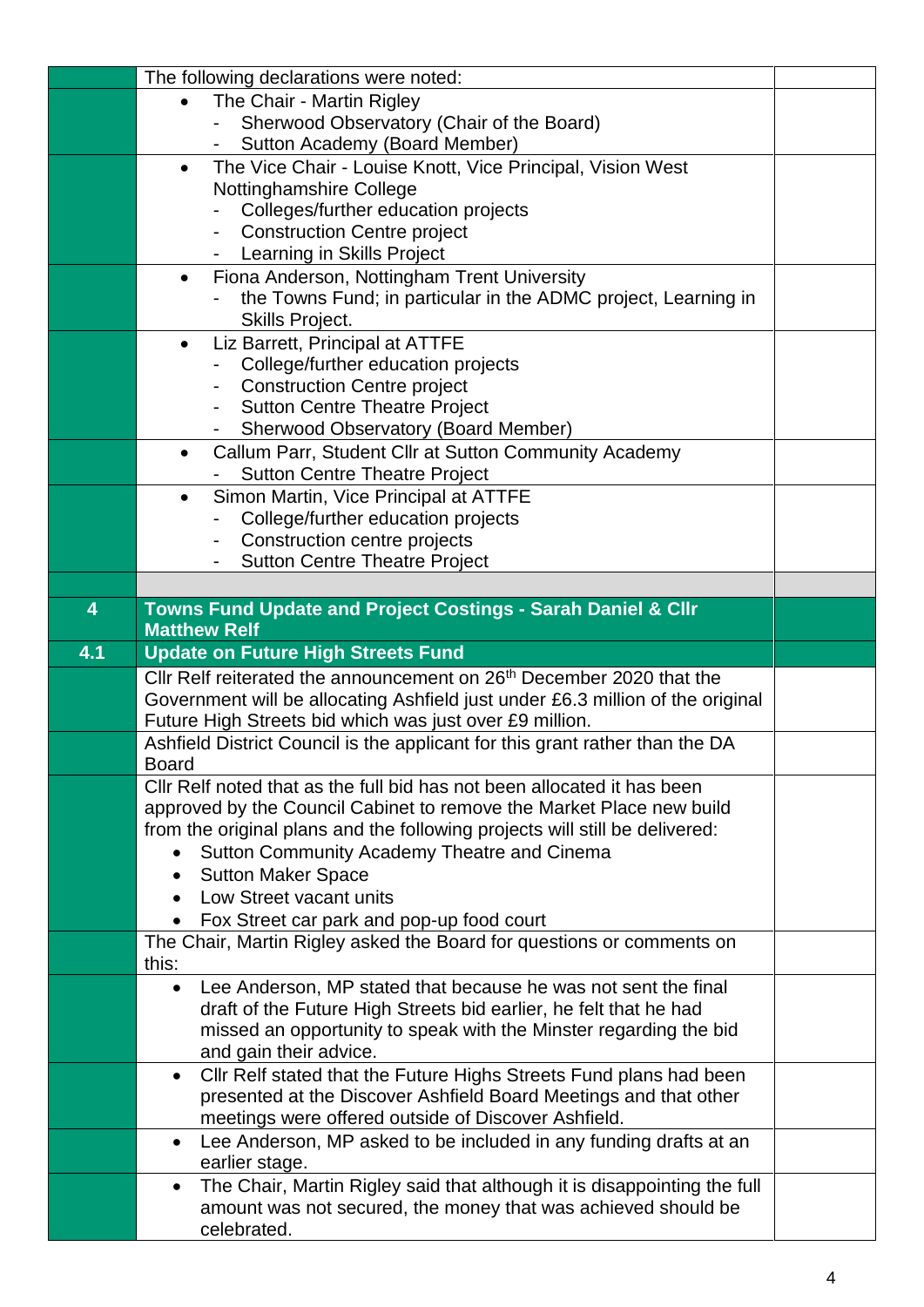|     | Melanie Phythian reflected that only 15 locations nationally had<br>$\bullet$<br>actually received their full Future High Streets bid.                                                                                                                               |  |  |
|-----|----------------------------------------------------------------------------------------------------------------------------------------------------------------------------------------------------------------------------------------------------------------------|--|--|
|     |                                                                                                                                                                                                                                                                      |  |  |
| 4.2 | <b>Towns Fund Project Costings</b>                                                                                                                                                                                                                                   |  |  |
|     | Cllr Relf presented the Board with a spreadsheet of the latest revised<br>figures for the Towns Fund projects after further discussions with partners.<br>(Please see Appendix 1 for a copy of this spreadsheet.)                                                    |  |  |
|     | Cllr Relf explained that the estimated costs for:                                                                                                                                                                                                                    |  |  |
|     | The Sutton Lawn Supports Hub and the Kirkby Sports Hub has gone<br>$\bullet$<br>up slightly                                                                                                                                                                          |  |  |
|     | The cycling and walking routes have decreased by £1.5 million.                                                                                                                                                                                                       |  |  |
|     | The visitor digital offer has increased as Augmented Reality aspects<br>$\bullet$<br>have been added to this project.                                                                                                                                                |  |  |
|     | Sherwood Observatory Science Discovery and Planetarium has<br>$\bullet$<br>increased as a full cost estimate has been undertaken by a cost<br>consultant.                                                                                                            |  |  |
|     | Kings Mill Reservoir Leisure Development has significantly<br>$\bullet$<br>decreased by about £2.7 million.<br>Cllr Relf noted that the Board had questioned this project's previous<br>$\bullet$<br>figure at the last meeting and felt the revised figure was more |  |  |
|     | realistic.                                                                                                                                                                                                                                                           |  |  |
|     | Portland square has gone up slightly.<br>$\bullet$                                                                                                                                                                                                                   |  |  |
|     | * Question / Enquiry / Comment *<br>Matthew Neal enquired about the estimated cost for the cycling and<br>walking routes and asked whether more work would need to be done on<br>this project once the bid had been submitted.                                       |  |  |
|     | Cllr Relf noted that:                                                                                                                                                                                                                                                |  |  |
|     | The routes are predominantly off-road trails and not highways.                                                                                                                                                                                                       |  |  |
|     | A consultancy has provided a cost estimating spreadsheet for<br>$\bullet$<br>potential aspects of the routes. This has allowed them to decide in<br>greater detail what features to put on the routes, and it is a well-                                             |  |  |
|     | costed project.                                                                                                                                                                                                                                                      |  |  |
|     | The plans had been sent to the officers at Nottinghamshire County<br>Council and they are consulted fully throughout this project.                                                                                                                                   |  |  |
|     | Cllr Relf continued and stated that the estimated costs for:                                                                                                                                                                                                         |  |  |
|     | Sutton Construction Centre has increased due to the estimates<br>becoming more accurate.                                                                                                                                                                             |  |  |
|     | Kirkby Civil Engineer Centre has increased slightly but the Towns<br>Fund contribution has decreased.                                                                                                                                                                |  |  |
|     | Sutton Library Innovation Centre and Kirkby Satellite has greatly<br>decreased.                                                                                                                                                                                      |  |  |
|     | Cllr Relf said that there was a meeting recently which included                                                                                                                                                                                                      |  |  |
|     | Matthew Neal and there were concerns surrounding the lower                                                                                                                                                                                                           |  |  |
|     | estimated costs on this project. Therefore, some extra money has<br>been added to this project as a safeguard.                                                                                                                                                       |  |  |
|     | Automated Distribution and Manufacturing Centre (ADMC) has not                                                                                                                                                                                                       |  |  |
|     | greatly changed.                                                                                                                                                                                                                                                     |  |  |
|     | However, due to the increasing levels of support shown from<br>small/medium and large-scale businesses, including Boots, DHL                                                                                                                                         |  |  |
|     | and Amazon, the overall budget for this project has increased as<br>more available funding is becoming evident.                                                                                                                                                      |  |  |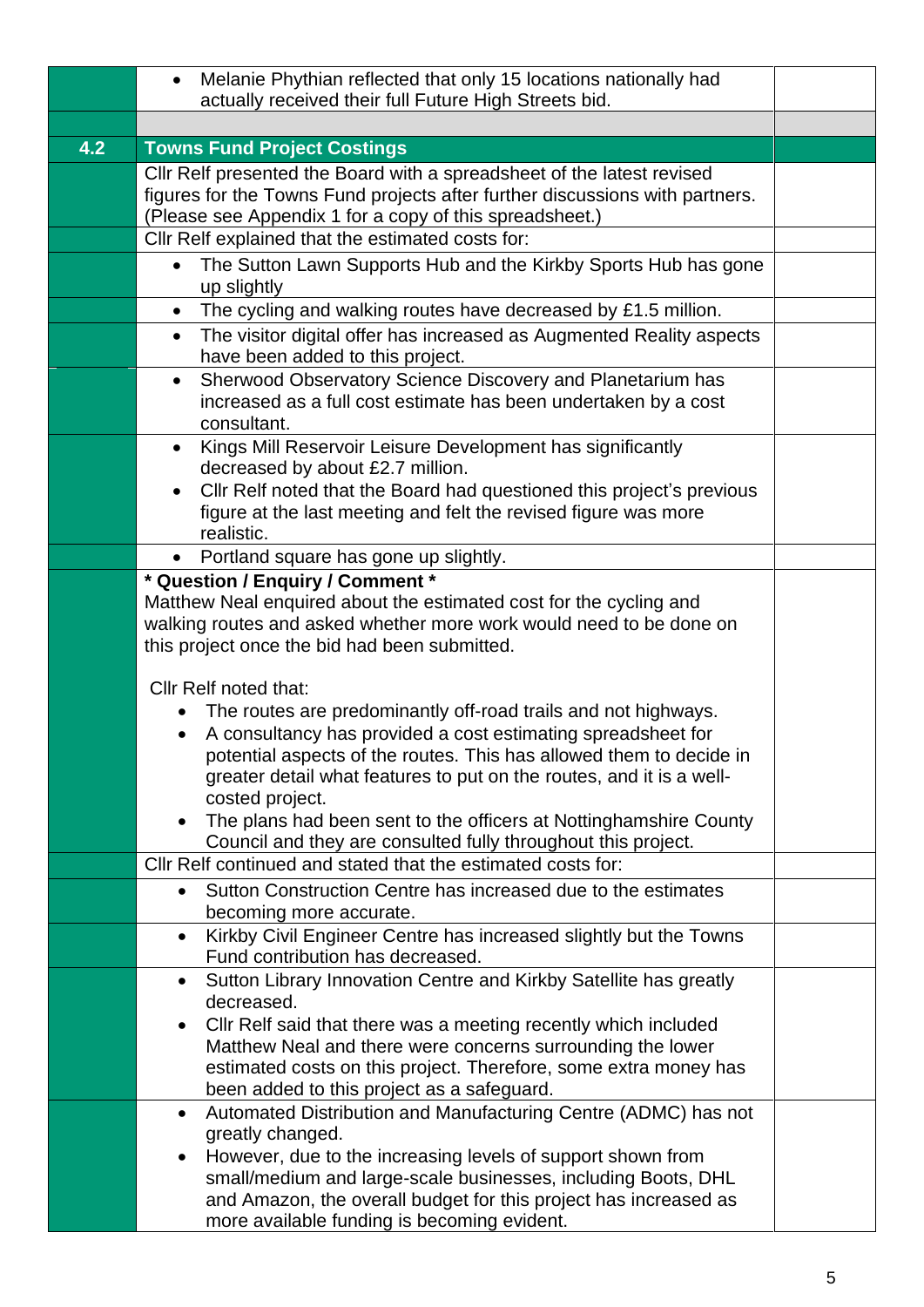|       | West Kirkby Gateway and public transport hub (includes Lane End                                                                                     |        |
|-------|-----------------------------------------------------------------------------------------------------------------------------------------------------|--------|
|       | project) has changed and the industrial units have been removed<br>from the Towns Fund bid to decrease the overall estimated total.                 |        |
|       | Cllr Relf emphasised that these proposals will be a pipeline project<br>$\bullet$                                                                   |        |
|       | for the future, and included in the investment plan.                                                                                                |        |
|       | Nottingham Trent University skills and support programme remains<br>$\bullet$<br>unchanged.                                                         |        |
|       | North Kirkby Gateway has changed slightly.<br>$\bullet$                                                                                             |        |
|       | High Street Property Fund remains the same.<br>$\bullet$                                                                                            |        |
|       | Patco site in Kirkby has changed as the results from the traffic<br>$\bullet$                                                                       |        |
|       | analysis indicate that the proposed link road would only have a very                                                                                |        |
|       | small improvement on the town's traffic flows.                                                                                                      |        |
|       | Therefore, the proposals have changed to pursue redevelopments<br>$\bullet$                                                                         |        |
|       | at the South of the Patco site which would facilitate road<br>connectivity ready for future proposals for the area.                                 |        |
|       | Redevelopment of vacant, deteriorating industrial buildings into a<br>$\bullet$                                                                     |        |
|       | new residential area would also take place raising footfall and dwell                                                                               |        |
|       | time in the town centre.                                                                                                                            |        |
|       | • Green Ashfield remains unchanged                                                                                                                  |        |
|       | Cllr Relf concluded the presentation by stating that the overall total of all                                                                       |        |
|       | the project's estimates would be £61.653 million pounds, which is £11.653<br>million pounds over the Towns Fund bid amount.                         |        |
|       |                                                                                                                                                     |        |
| 4.2.1 | <b>Towns Fund - Overbid / Not Overbid</b>                                                                                                           |        |
|       | Cllr Relf proposed the Board debate whether to choose projects to scale                                                                             |        |
|       | back / remove from the bid to meet the £50 million fund now or overbid with                                                                         |        |
|       | the current total and carry out a process of elimination at a later stage if                                                                        |        |
|       | needed.                                                                                                                                             |        |
|       | Melanie Phythian advised that:<br>$\bullet$<br>There is nothing in the Towns Fund assessment process which                                          |        |
|       | would penalise a Town for overbidding.                                                                                                              |        |
|       | The ADMC project is an ambitious project, but the support                                                                                           |        |
|       | shown for this project by other businesses is a real positive.                                                                                      |        |
|       | Projects which have a regional and national impact will stand<br>out.                                                                               |        |
|       | If some projects are not successful, they could be good                                                                                             |        |
|       | projects to consider for the future and referred to the Levelling                                                                                   |        |
|       | Up Fund which Fiona Anderson had circulated to the Board.                                                                                           |        |
|       | The Chair, Martin Rigley asked Lee Anderson, MP for his thoughts                                                                                    |        |
|       | and Lee Anderson, MP supported to overbid.<br>Cllr Relf asked Lee Anderson, MP if other regional MPs could support the                              | LA, MP |
|       | regional projects in the bid and Lee Anderson, MP said that he would share                                                                          |        |
|       | these projects with his colleagues across the East Midlands.                                                                                        |        |
|       | The Board agreed to overbid on the Towns Fund amount.                                                                                               |        |
|       |                                                                                                                                                     |        |
| 4.3   | <b>Towns Fund Update</b>                                                                                                                            |        |
|       | Sarah Daniel gave an update on the Towns Fund:                                                                                                      |        |
|       | The Board needed to agree a submission date for the Town<br>$\bullet$                                                                               |        |
|       | Investment Plan (TIP).                                                                                                                              |        |
|       | So far, The Chair, Martin Rigley, Fiona Anderson and Rachel Quinn<br>$\bullet$<br>had read section one of the TIP and thanked them kindly for doing |        |
|       | SO.                                                                                                                                                 |        |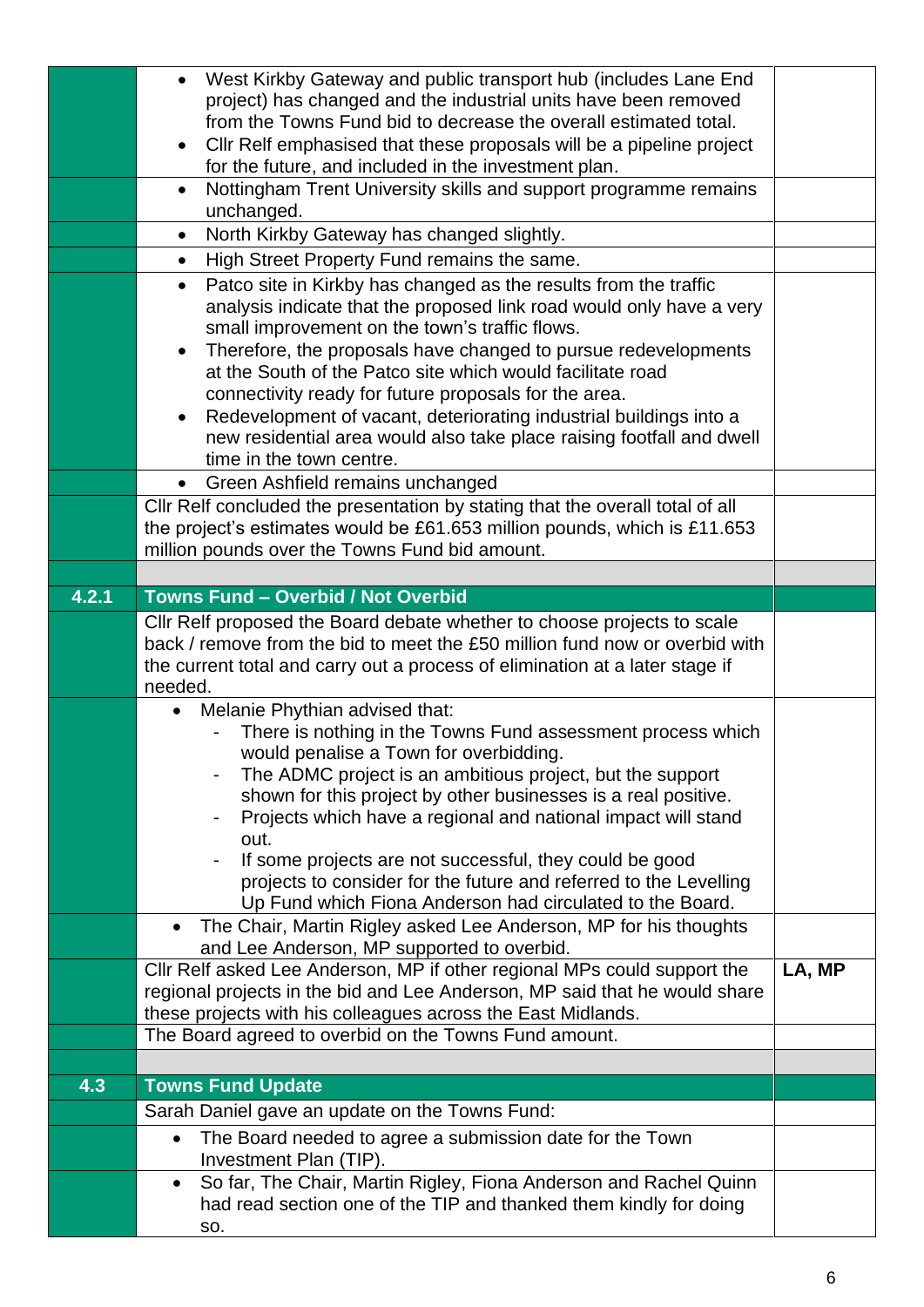|     | The final submission date for the TIP is 29 <sup>th</sup> January 2020 and if<br>$\bullet$                                                       |           |
|-----|--------------------------------------------------------------------------------------------------------------------------------------------------|-----------|
|     | anyone wanted to read section one to contact her, she would need                                                                                 |           |
|     | their comments returned quickly though.                                                                                                          |           |
|     | The Board agreed to delegate The Chair, Martin Rigley to sign off the final                                                                      |           |
|     | document.<br>Louise Knott said that she will send her comments about the TIP back to                                                             | LK/SD     |
|     | Sarah on Monday 18 <sup>th</sup> January. Sarah thanked Louise.                                                                                  |           |
|     | Sarah said that she will arrange with Lee Anderson's office regarding his                                                                        | <b>SD</b> |
|     | copy of the TIP.                                                                                                                                 |           |
|     |                                                                                                                                                  |           |
| 4.4 | <b>Portland College - Potential Towns Fund Project</b>                                                                                           |           |
|     | The Chair, Martin Rigley invited Edward Johnstone, Assistant Principal of                                                                        |           |
|     | Portland College, to discuss a potential project at Portland College which                                                                       |           |
|     | could tie into the Sutton Construction Centre.                                                                                                   |           |
|     | Edward Johnstone proposed to the Board that:                                                                                                     |           |
|     | Portland College wishes to build a small-scale construction space                                                                                |           |
|     | which is designed for high-level need students.                                                                                                  |           |
|     | The plans are late to the Sutton Construction Centre project but<br>$\bullet$                                                                    |           |
|     | confirmed that match funding was already available for this plan                                                                                 |           |
|     | (£250,000), with the hope of future fundraising also.<br>A business case and figures had already been drawn up.                                  |           |
|     | $\bullet$<br>The construction space at Portland College has a cost estimate of<br>$\bullet$                                                      |           |
|     | £650,000 and the college was looking for anything up to £400,000                                                                                 |           |
|     | from the Towns Fund.                                                                                                                             |           |
|     | Edward put the college's proposals to the Board and asked whether they                                                                           |           |
|     | could commit to this extended project and funding:                                                                                               |           |
|     | Liz Barrett said that it was a great idea and would provide great<br>$\bullet$                                                                   |           |
|     | progression routes for students.                                                                                                                 |           |
|     | Simon Martin asked Edward whether the facility would be available<br>$\bullet$                                                                   |           |
|     | to other students with high-level needs outside of Portland College.                                                                             |           |
|     | Edward stated that this facility would be open to other learners and<br>$\bullet$                                                                |           |
|     | that the college would perhaps be only using it for three days a                                                                                 |           |
|     | week.                                                                                                                                            |           |
|     | Louise Knott said that she understood the need for this centre but<br>$\bullet$                                                                  |           |
|     | care needs to be taken not to duplicate the work that Inspire are                                                                                |           |
|     | already delivering.                                                                                                                              |           |
|     | Cllr Relf added that Inspire are looking at plans for higher-needs<br>$\bullet$<br>students and wondered whether it might be worth reworking the |           |
|     | current plans as it's late in the day.                                                                                                           |           |
|     | Edward said that Portland College works with students with more<br>$\bullet$                                                                     |           |
|     | complex disabilities and needs than the surrounding colleges and                                                                                 |           |
|     | this facility would be able to:                                                                                                                  |           |
|     | Safeguard students efficiently                                                                                                                   |           |
|     | Provide a quiet, bespoke, controlled environment to get                                                                                          |           |
|     | students started with their learning                                                                                                             |           |
|     | Prepare students to go into a mainstream setting                                                                                                 |           |
|     | Edward noted that positive behavioural management is the key<br>٠                                                                                |           |
|     | focus of this centre but also said the college have learners that<br>require alternate provisions and would need to specialise this space        |           |
|     | for them.                                                                                                                                        |           |
|     | The Chair, Martin Rigley said that the Board needs to discuss whether this                                                                       |           |
|     | project would be separate or part of the Ashfield Construction Centre.                                                                           |           |
|     |                                                                                                                                                  |           |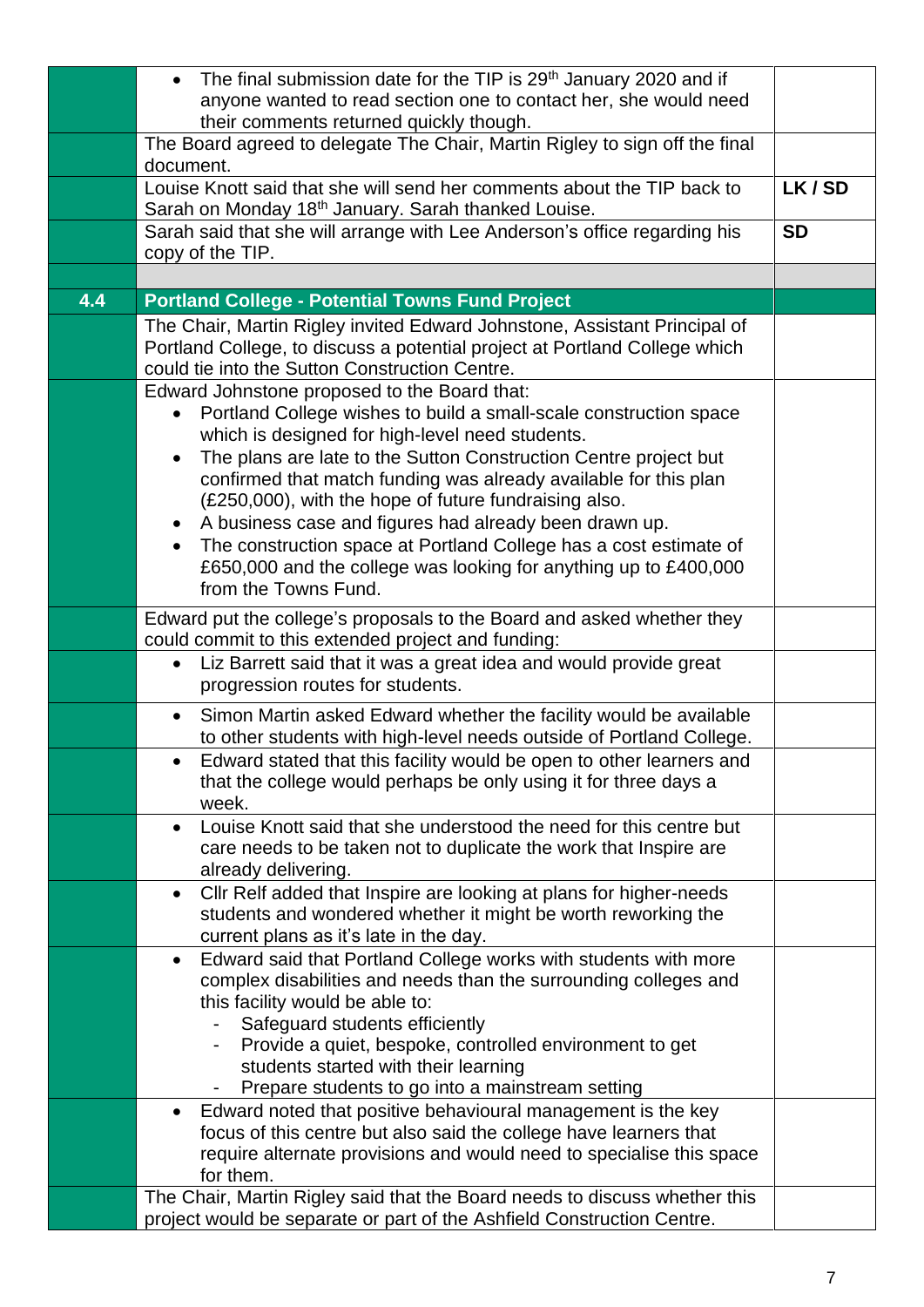|     | • Cllr Relf said that he fully supports the concept of this project but<br>thinks this project should be listed separately due to the submission<br>date being so close.                                        |                               |  |
|-----|-----------------------------------------------------------------------------------------------------------------------------------------------------------------------------------------------------------------|-------------------------------|--|
|     | * Lee Anderson, MP had to leave the meeting at this point, and it was<br>noted that Chris Baron would act as Lee Anderson's substitute. *                                                                       |                               |  |
|     | Theresa Hodgkinson added that the Board need to ensure that<br>Sarah Daniel is comfortable to work on this extra project before a<br>vote and that partners can provide support as needed.                      |                               |  |
|     | Sarah said that if partners can commit to working on this extra<br>$\bullet$<br>project and if the proposal gets voted in by the Board, she would be<br>comfortable to incorporate this into the current plans. |                               |  |
|     | Louise Knott, Edward Johnstone, Liz Barrett and Simon Martin said<br>$\bullet$<br>they could all commit time to support this extended project.                                                                  |                               |  |
|     | It was noted by The Chair, Martin Rigley and Sarah Daniel that they<br>$\bullet$<br>would need partners to return the information on this by Monday 18th<br>January.                                            | SD/LK/<br>EJ/LB/<br><b>SM</b> |  |
|     | The Board voted for Portland College to be a part of the Ashfield<br>Construction Centre project and have funding allocated to their<br>construction space. No objections from the Board.                       |                               |  |
|     |                                                                                                                                                                                                                 |                               |  |
| 4.5 | <b>Portland Pathways Revenue Funding Proposal</b>                                                                                                                                                               |                               |  |
|     | Edward Johnstone had a second proposal for the Board:<br>Portland Pathways wishes to gain revenue funding (£50,000 a year)<br>$\bullet$                                                                         |                               |  |
|     | as part of the Kirkby Commercial Business and Health Care                                                                                                                                                       |                               |  |
|     | development                                                                                                                                                                                                     |                               |  |
|     | Portland Pathways is Revenue funding rather than Capital funding<br>$\bullet$<br>Revenue funding for Portland Pathways would help them to operate<br>٠                                                          |                               |  |
|     | out of the building planned for the North Kirkby Gateway scheme                                                                                                                                                 |                               |  |
|     | and make up the funding they are currently losing $(E25,000)$                                                                                                                                                   |                               |  |
|     | Comments from the group were as follows:                                                                                                                                                                        |                               |  |
|     | Sarah Daniel said that revenue is currently limited in the Towns<br>Fund bid.                                                                                                                                   |                               |  |
|     | Melanie Phythian emphasised that the break down around Revenue<br>$\bullet$<br>and Capital funding in the TIP must be clear                                                                                     |                               |  |
|     | Louise Knott asked Sarah if she could recap the current revenue ask<br>$\bullet$<br>in the TIP. Sarah and CIIr Relf noted the following:                                                                        |                               |  |
|     | Nottingham Trent University's Skills programme is dedicated                                                                                                                                                     |                               |  |
|     | £3.7 million pounds of revenue funding.                                                                                                                                                                         |                               |  |
|     | Future discussions to take place regarding ADMC having<br>٠<br>Revenue funding                                                                                                                                  |                               |  |
|     | Cllr Relf supports this project as it helps get people back into<br>$\bullet$                                                                                                                                   |                               |  |
|     | employment.                                                                                                                                                                                                     |                               |  |
|     | Teresa Jackson commended the work Portland Pathways delivers<br>$\bullet$                                                                                                                                       |                               |  |
|     | and said that a base in Kirkby would be beneficial as the people she<br>works with find it difficult to travel into Sutton for this service.                                                                    |                               |  |
|     | The Chair, Martin Rigley proposed for this notion and Cllr Relf seconded                                                                                                                                        |                               |  |
|     | the vote. Nobody abstained the vote.                                                                                                                                                                            |                               |  |
| 5.  | <b>Reports Back from Delivery Group</b>                                                                                                                                                                         |                               |  |
| 5.1 | <b>Succeed in Ashfield</b>                                                                                                                                                                                      |                               |  |
|     | Martin Rigley, Theme Lead provided an update:                                                                                                                                                                   |                               |  |
|     |                                                                                                                                                                                                                 |                               |  |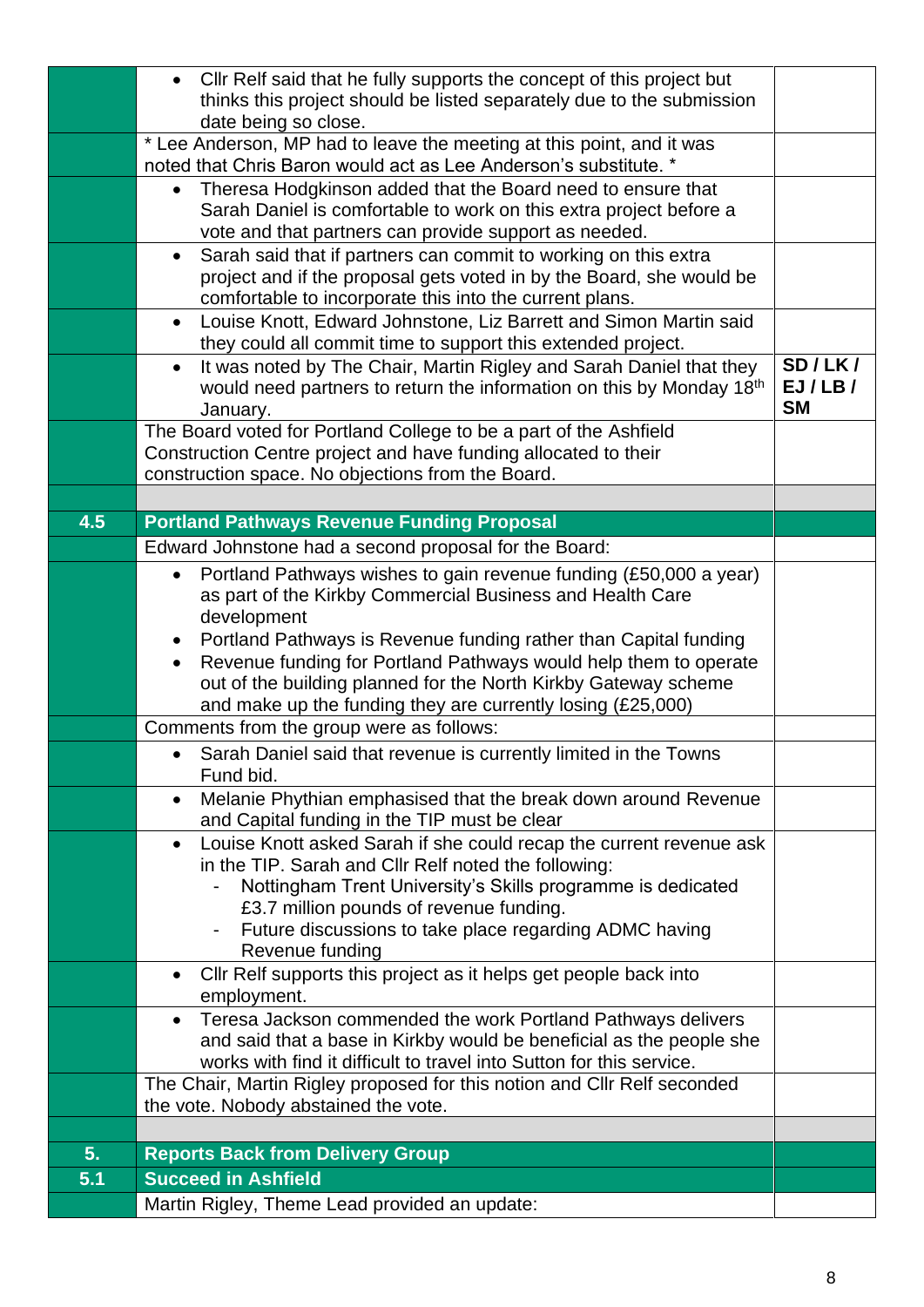|                | • Towns Fund / Check and Challenge Meetings - Attended several<br>meetings and has received some positive feedback and guidance.                        |  |
|----------------|---------------------------------------------------------------------------------------------------------------------------------------------------------|--|
|                | ADMC project - Involved in these discussions which focus on<br>$\bullet$                                                                                |  |
|                | shaping the plans.                                                                                                                                      |  |
|                | Ambassadors Programme - Attended meetings on how Discover<br>Ashfield can develop and take the scheme forward.                                          |  |
|                | East Midlands Chamber of Commerce - Continues to represent<br>Ashfield's interests on the Board.                                                        |  |
|                | D2N2 - Attended meetings with this organisation and one meeting                                                                                         |  |
|                | was of particular interest as this was regarding how the current                                                                                        |  |
| 5.2            | climate has impacted students getting work experience.<br>Love Where You Live                                                                           |  |
|                |                                                                                                                                                         |  |
|                | Liz Barrett, Theme Lead provided an update:                                                                                                             |  |
|                | Pride in Ashfield - Making sure people have pride in where they live<br>$\bullet$                                                                       |  |
|                | Joining up of the dots – e.g. Food parcel work. Group members as<br>$\bullet$                                                                           |  |
|                | well as referring individuals for food parcels are now referring out to<br>other services and organisations i.e. Citizens Advice and Ashfield           |  |
|                | <b>Voluntary Action.</b>                                                                                                                                |  |
|                | Joined up infrastructure - Goes from strength to strength, ensuring<br>$\bullet$                                                                        |  |
|                | any funding received will benefit the residents of Ashfield.                                                                                            |  |
|                | Christmas – Lots of positive comments about the lights, social media<br>$\bullet$                                                                       |  |
|                | events and community work and this cheered a lot of residents up                                                                                        |  |
|                | Christmas dinners - Let's All Eat delivered Christmas dinners to<br>$\bullet$<br>residents and similar work went on around the district.                |  |
|                | Digital poverty - Continues to be tackled. Special thanks to Martin,                                                                                    |  |
|                | Gary and Katie for their work on this.                                                                                                                  |  |
|                |                                                                                                                                                         |  |
|                |                                                                                                                                                         |  |
| 5.3            | Project group - Looks to engage young people in the theme<br><b>More to Discover</b>                                                                    |  |
|                |                                                                                                                                                         |  |
|                | Apologies were received from Darron Ellis, Theme Lead but the following<br>was noted:                                                                   |  |
|                | Liz noted that she has spoken to Darron recently and he is                                                                                              |  |
|                | continuing to work on projects supporting More to Discover and is                                                                                       |  |
|                | looking forward to the time he will be able to report back to the                                                                                       |  |
|                | Board in person.                                                                                                                                        |  |
|                | Darron is very appreciative of the opportunity to open a heritage<br>$\bullet$<br>centre in the Idlewells Shopping Centre and is looking forward to the |  |
|                | time it can open to the public.                                                                                                                         |  |
| 5.4            | <b>Be Healthy, Be Happy</b>                                                                                                                             |  |
|                | Pete Edwards, Theme Lead provided an update:                                                                                                            |  |
|                | The next Ashfield Health and Wellbeing Partnership meeting will be<br>$\bullet$                                                                         |  |
|                | on Tuesday 23 <sup>rd</sup> February 2021                                                                                                               |  |
|                | Two new contacts made – One from Stanton Hill, and another<br>$\bullet$                                                                                 |  |
|                | regarding a new project that will be coming to Ashfield about safe<br>families. These contacts could be very interesting for the                        |  |
|                | partnership, but more discussions need to take place.                                                                                                   |  |
|                |                                                                                                                                                         |  |
| $6\phantom{1}$ | <b>Dates of Future Meetings</b>                                                                                                                         |  |
|                | The preferred day of the week for future meetings was discussed:<br>Chris Baron noted that Fridays would be best for Lee Anderson, MP                   |  |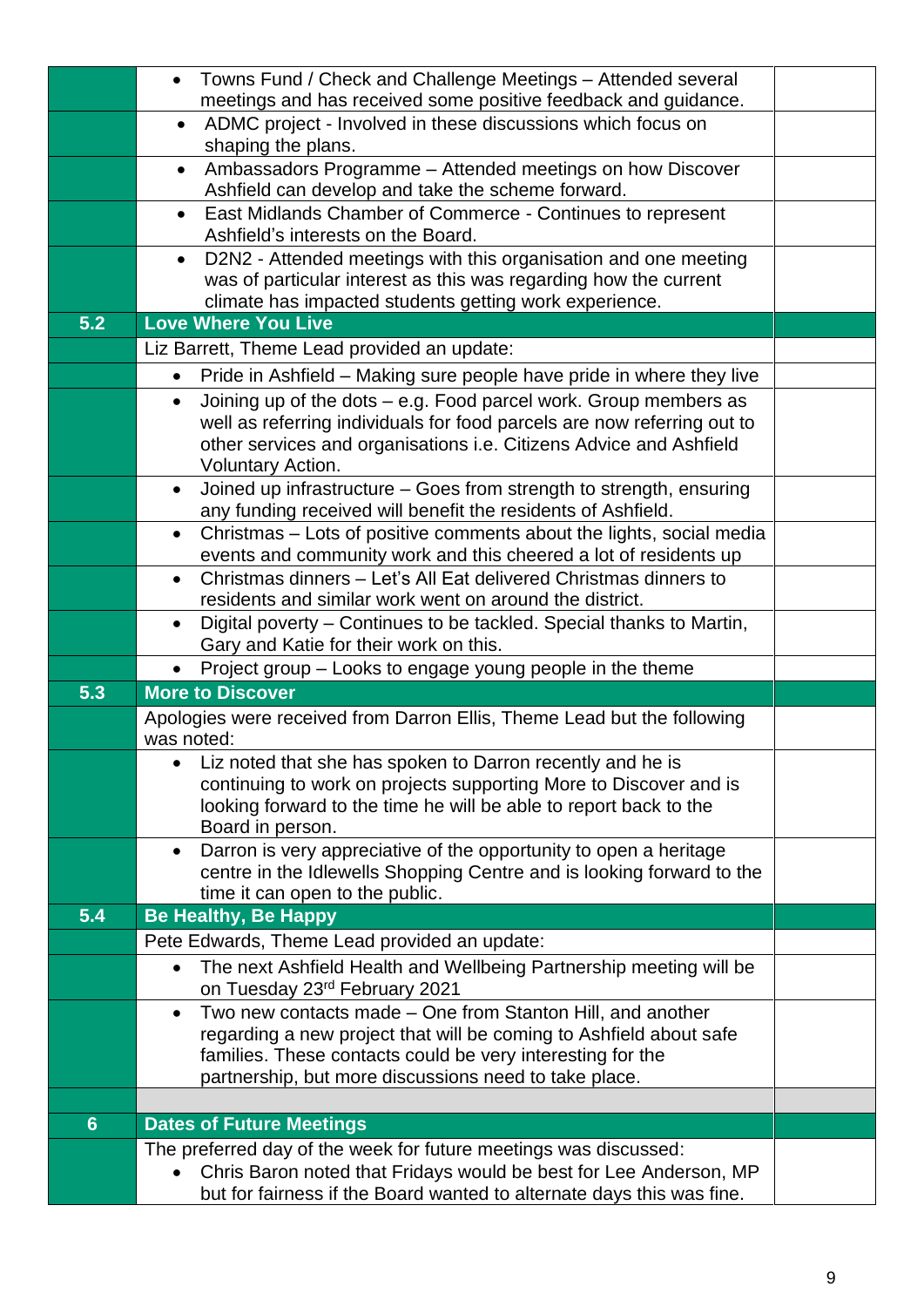|                | Edward Johnstone, who previously found it difficult to attend<br>$\bullet$<br>Fridays, said that from March he can attend Fridays                                                                                                                           |    |
|----------------|-------------------------------------------------------------------------------------------------------------------------------------------------------------------------------------------------------------------------------------------------------------|----|
|                | It was agreed that the Board meetings would be held on the third Friday of<br>every month, same time, and then cancelled if there was no quality agenda<br>items. Lana Mills to send out calendar invites to the Board for the year.                        | LM |
|                |                                                                                                                                                                                                                                                             |    |
| $\overline{7}$ | <b>Any Other Business</b>                                                                                                                                                                                                                                   |    |
| 7.1            | <b>Levelling up Fund</b>                                                                                                                                                                                                                                    |    |
|                | Fiona Anderson asked Chris Baron and Melanie Phythian whether they<br>had any new information on this fund as it would be good opportunity for<br>the Board to prepare projects if Ashfield was able to submit a bid:                                       |    |
|                | Chris Baron noted that they are working on this but for the Eastwood<br>$\bullet$<br>part of Lee Anderson's constituency as this area has not benefited<br>from the Towns Fund. Chris said there was very little guidance<br>around the fund at the moment. |    |
|                | Melanie Phythian noted that she does not have any more<br>$\bullet$<br>information about the Levelling Up Fund.                                                                                                                                             |    |
|                | Cllr Relf said that the Board should perhaps consider the Levelling<br>$\bullet$<br>Up Fund with regard to Hucknall.                                                                                                                                        |    |
|                | Teresa Jackson was interested in the arts and culture aspect of the<br>$\bullet$<br>fund and said that projects Ashfield Voluntary Action are developing<br>and could attract some funding from this.                                                       |    |
|                | Fiona believes there may be a prospectus to follow soon so the<br>$\bullet$<br>Board will have some more information then.                                                                                                                                  |    |
|                | Chris Baron noted that central government are keen on 'Shovel<br>$\bullet$<br>Ready Schemes' where plans are already well developed                                                                                                                         |    |
|                | It was decided that the Levelling Up Fund becomes a standing agenda<br>item.                                                                                                                                                                                |    |
|                |                                                                                                                                                                                                                                                             |    |
| 7.2            | <b>Special Thanks</b>                                                                                                                                                                                                                                       |    |
|                | The Board thanked Sarah for the effort and hard work that she has put into<br>the Towns Fund bid.                                                                                                                                                           |    |
|                | Sarah thanked The Chair, Martin Rigley and Cllr Relf, Melanie Phythian for<br>their time and effort too.                                                                                                                                                    |    |
|                | The Chair, Martin Rigley thanked everybody else for their efforts and<br>contribution and closed the meeting.                                                                                                                                               |    |
|                |                                                                                                                                                                                                                                                             |    |
| 8              | <b>Date of Next Meeting</b>                                                                                                                                                                                                                                 |    |
|                | Friday 19th February 2021 - 9am to 9.15am start.                                                                                                                                                                                                            |    |